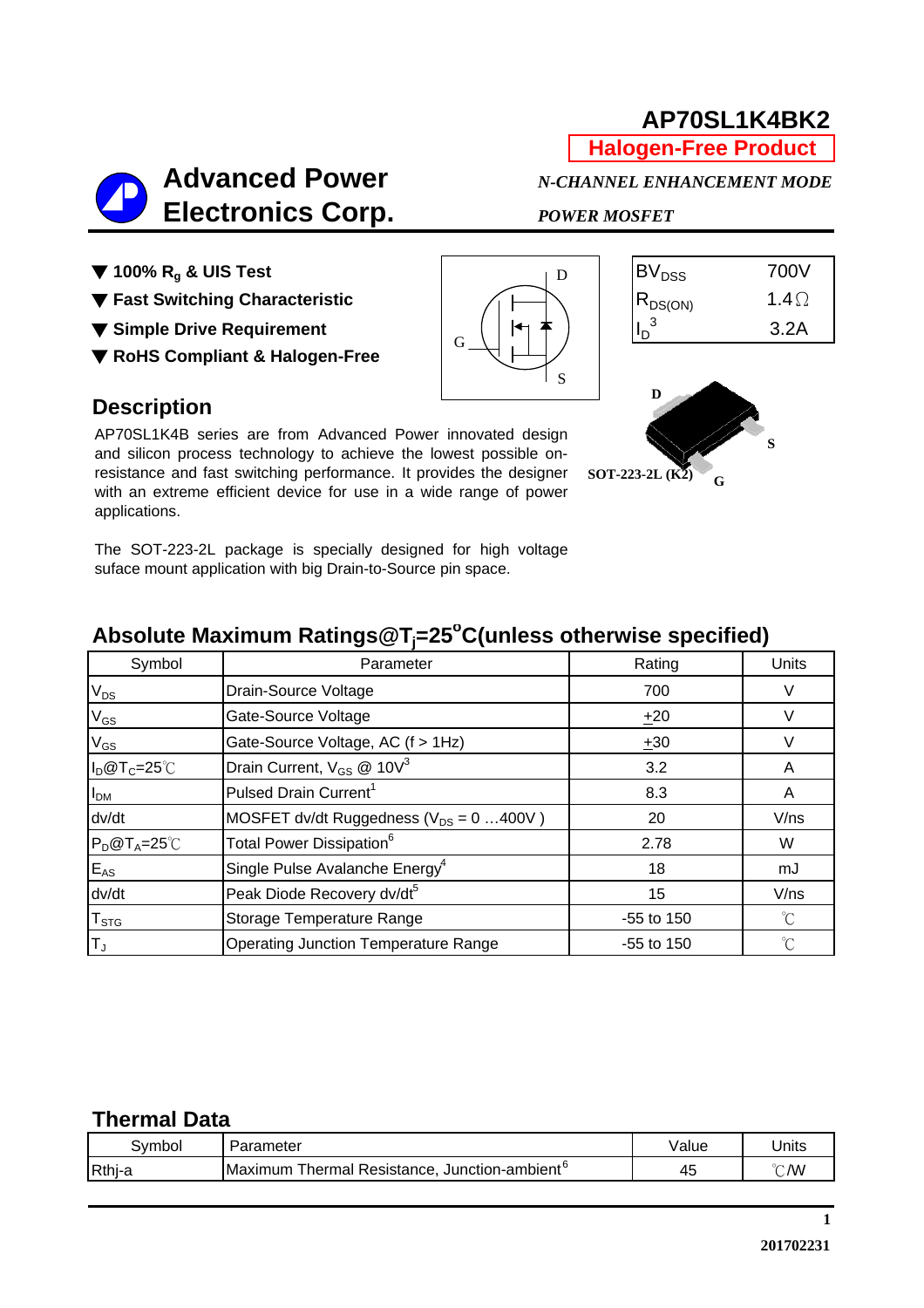

## **Electrical Characteristics@Tj =25o C(unless otherwise specified)**

| Symbol                    | Parameter                                      | <b>Test Conditions</b>                    | Min. | Typ. | Max. | Units |
|---------------------------|------------------------------------------------|-------------------------------------------|------|------|------|-------|
| <b>BV<sub>DSS</sub></b>   | Drain-Source Breakdown Voltage                 | $V_{GS}$ =0V, $I_D$ =250uA                | 700  |      |      | V     |
| $R_{DS(ON)}$              | Static Drain-Source On-Resistance <sup>2</sup> | $V_{GS}$ =10V, $I_{D}$ =1A                |      |      | 1.4  | Ω     |
| $V_{GS(th)}$              | Gate Threshold Voltage                         | $V_{DS} = V_{GS}$ , I <sub>D</sub> =250uA | 2    |      | 5    | V     |
| $g_{fs}$                  | Forward Transconductance                       | $V_{DS} = 20V, I_D = 1A$                  | ٠    | 2.4  | ٠    | S     |
| $I_{\text{DSS}}$          | Drain-Source Leakage Current                   | $V_{DS}$ =560V, $V_{GS}$ =0V              | ۰    |      | 100  | uA    |
| $I_{GSS}$                 | Gate-Source Leakage                            | $V_{GS} = \pm 20V$ , $V_{DS} = 0V$        | ۰    | ۰    | ±1   | uA    |
| $\mathsf{Q}_{\mathsf{g}}$ | <b>Total Gate Charge</b>                       | $ID=1.5A$                                 | ۰    | 11.2 | 18   | nC    |
| $Q_{gs}$                  | Gate-Source Charge                             | $V_{DS} = 480V$                           |      | 3    |      | nC    |
| $\mathbf{Q}_{\text{gd}}$  | Gate-Drain ("Miller") Charge                   | $V_{GS}$ =10V                             |      | 5    |      | nC    |
| $t_{d(on)}$               | Turn-on Delay Time                             | $V_{DD} = 400V$                           |      | 11   |      | ns    |
| $\mathsf{t}_\mathsf{r}$   | <b>Rise Time</b>                               | $ID=1.5A$                                 | ۰    | 9    | ٠    | ns    |
| $t_{d(off)}$              | Turn-off Delay Time                            | $R_G = 10 \Omega$                         | ۰    | 27   | ٠    | ns    |
| $t_f$                     | <b>Fall Time</b>                               | $V_{GS}$ =10V                             | ۰    | 15   | Ξ.   | ns    |
| $C_{iss}$                 | Input Capacitance                              | $V_{GS} = 0V$                             | ٠    | 380  | 608  | рF    |
| $C_{\rm oss}$             | <b>Output Capacitance</b>                      | $V_{DS} = 100V$                           | ۰    | 15   | ٠    | pF    |
| $C_{\text{rss}}$          | Reverse Transfer Capacitance                   | $f=1.0$ MHz                               | ۰    | 6    | Ξ.   | pF    |
| $R_{g}$                   | Gate Resistance                                | $f=1.0MHz$                                | ۰    | 12   | 24   | Ω     |

#### **Source-Drain Diode**

| Symbol                  | Parameter                       | Test Conditions      | Min. | Typ. | Max. | Units |
|-------------------------|---------------------------------|----------------------|------|------|------|-------|
| $\mathsf{I}_\mathsf{S}$ | Source Current (Body Diode)     | $T_c = 25^{\circ}C$  | -    |      |      |       |
| $V_{SD}$                | Forward On Voltage <sup>2</sup> | $IS=1A, VGS=0V$      |      | 0.8  |      |       |
| $t_{rr}$                | <b>Reverse Recovery Time</b>    | $IS=1.5A, VGS=0V$    |      | 130  |      | ns    |
| $Q_{rr}$                | Reverse Recovery Charge         | $dl/dt = 100A/\mu s$ |      | 610  |      | nC    |

#### **Notes:**

1.Pulse width limited by max. junction temperature.

2.Pulse test

3.TO-252 equivalent. Limited by max. junction temperature. Maximum duty cycle D=0.75

4.Starting T<sub>j</sub>=25<sup>o</sup>C,V<sub>DD</sub>=50V,L=100mH,R<sub>G</sub>=25 $\Omega$ 

 $5.I_{SD} \leq I_D$ ,  $V_{DD} \leq BV_{DSS}$ , starting  $T_J = 25^{\circ}C$ 

6.Surface mounted on 1 in<sup>2</sup> copper pad of FR4 board, t <10sec ; 160 °C/W when mounted on Min. copper pad.

THIS PRODUCT IS SENSITIVE TO ELECTROSTATIC DISCHARGE, PLEASE HANDLE WITH CAUTION.

USE OF THIS PRODUCT AS A CRITICAL COMPONENT IN LIFE SUPPORT OR OTHER SIMILAR SYSTEMS IS NOT AUTHORIZED. APEC DOES NOT ASSUME ANY LIABILITY ARISING OUT OF THE APPLICATION OR USE OF ANY PRODUCT OR CIRCUIT DESCRIBED HEREIN; NEITHER DOES IT CONVEY ANY LICENSE UNDER ITS PATENT RIGHTS, NOR THE RIGHTS OF OTHERS. APEC RESERVES THE RIGHT TO MAKE CHANGES WITHOUT FURTHER NOTICE TO ANY PRODUCTS HEREIN TO IMPROVE RELIABILITY, FUNCTION OR DESIGN.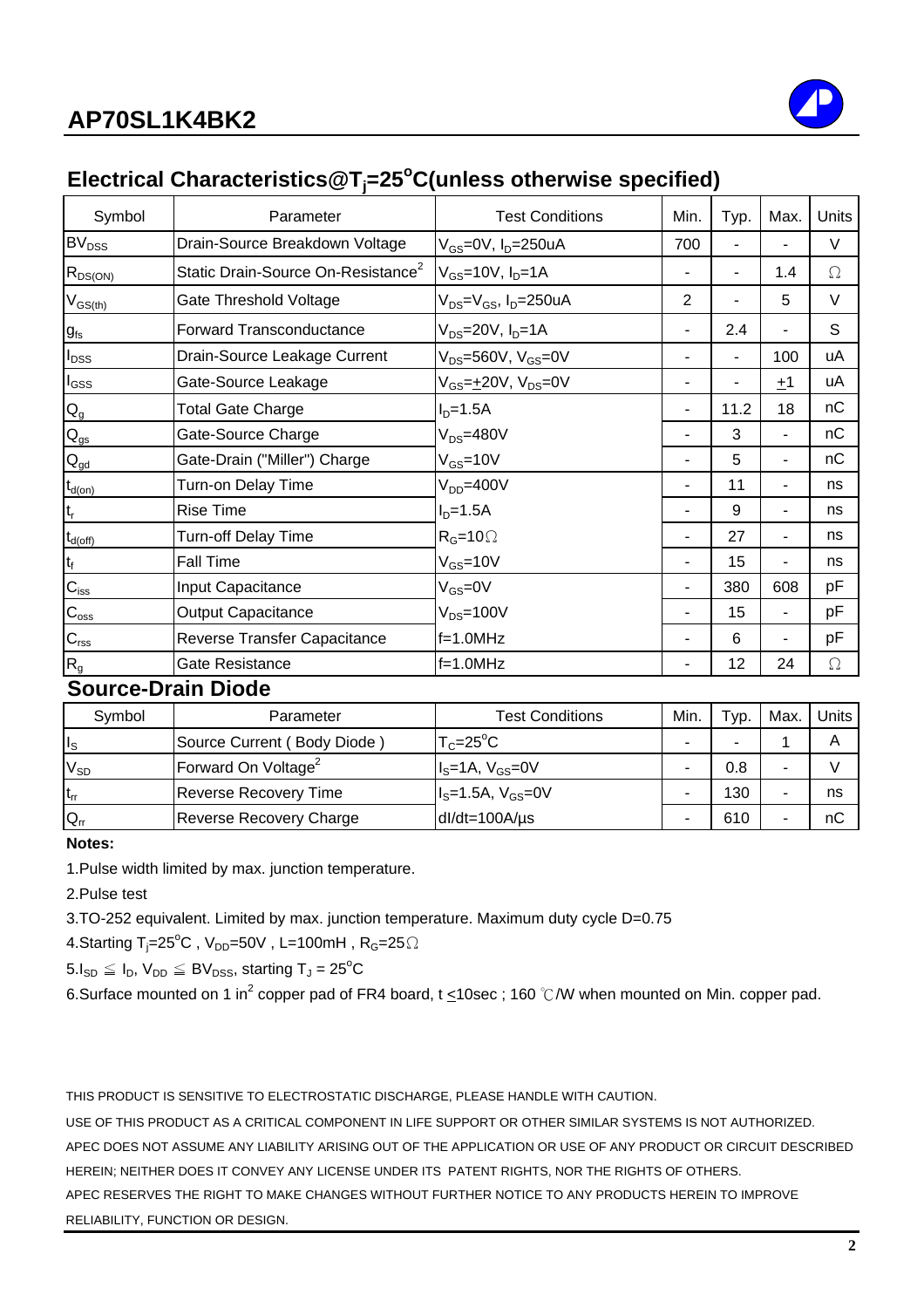





Fig 3. On-Resistance v.s. Gate Voltage Fig 4. Static On-Resistance v.s.



Fig 5. Forward Characteristic of Fig 6. Gate Threshold Voltage v.s.



 **Fig 1. Typical Output Characteristics Fig 2. Typical Output Characteristics**



 **Junction Temperature**



**Reverse Diode Junction Temperature**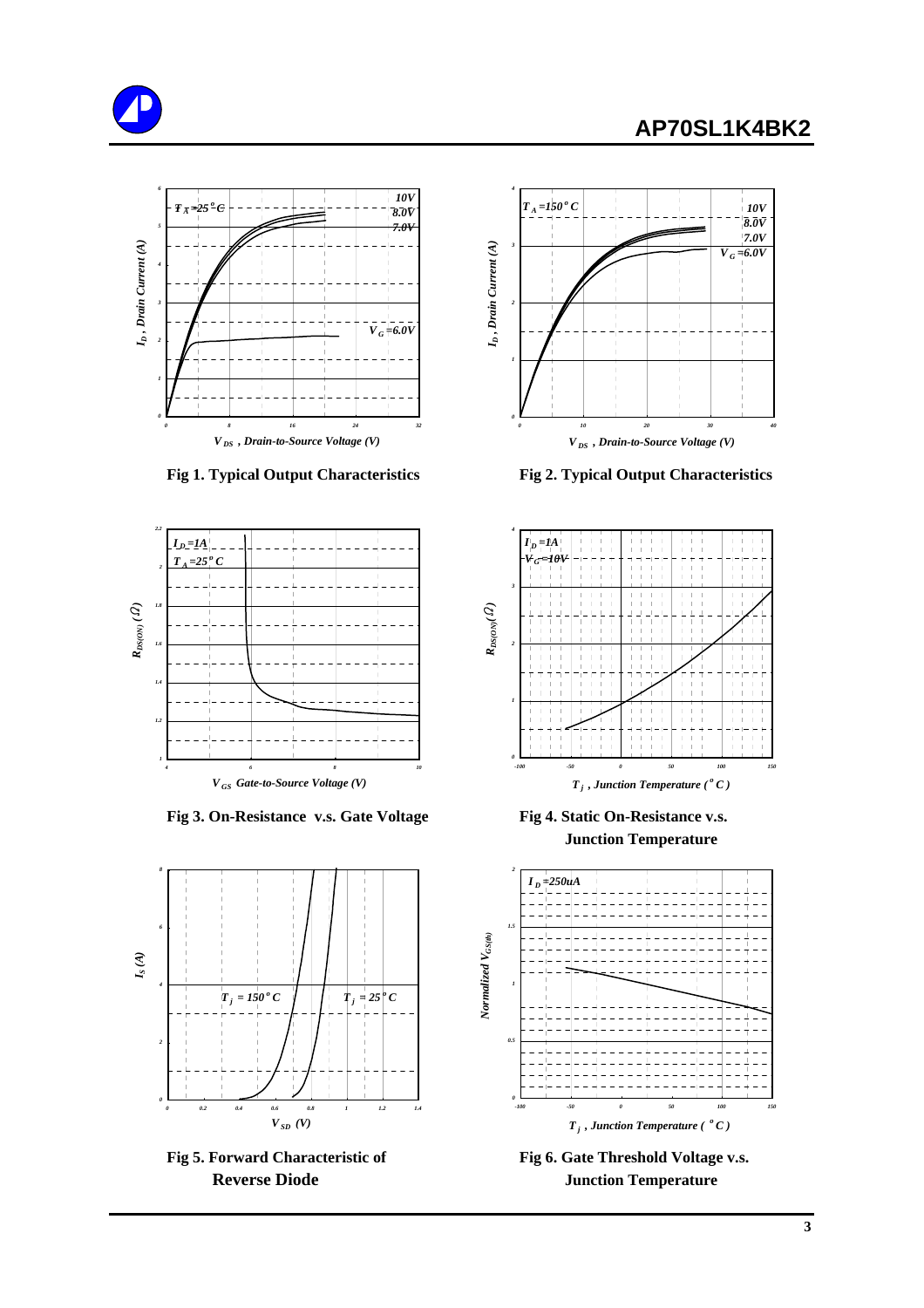









 **Fig 7. Gate Charge Characteristics Fig 8. Typical Capacitance Characteristics**



 **Fig 9. Maximum Safe Operating Area Fig10. Effective Transient Thermal Impedance**



Fig 11. Switching Time Waveform Fig 12. Gate Charge Waveform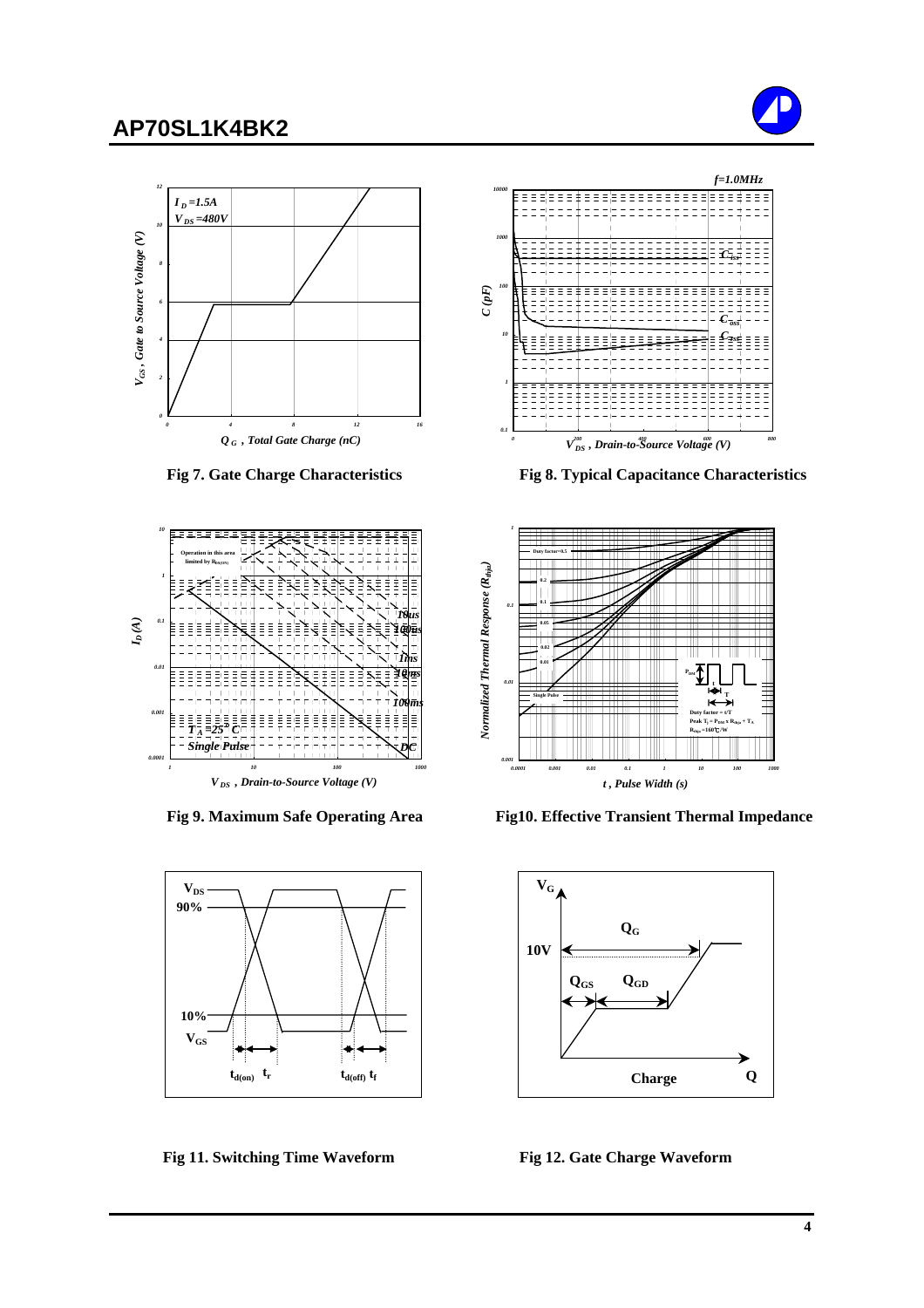





Fig 13. Normalized BV<sub>DSS</sub> v.s. Junction Fig 14. Total Power Dissipation  **Temperature**



Fig 15. Typ. Drain-Source on State Fig 16. Transfer Characteristics  **Resistance**



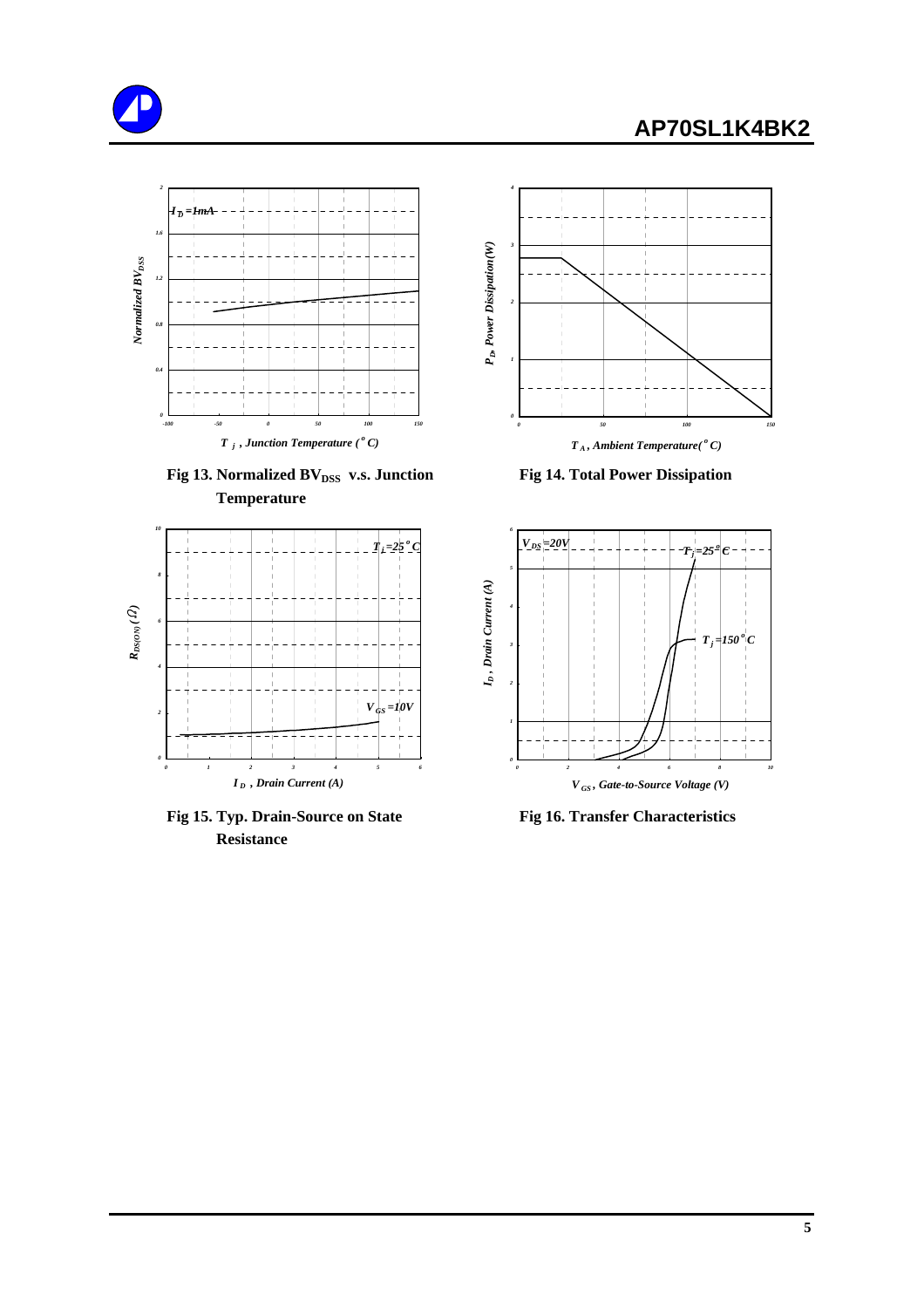## **MARKING INFORMATION AP70SL1K4BK2**

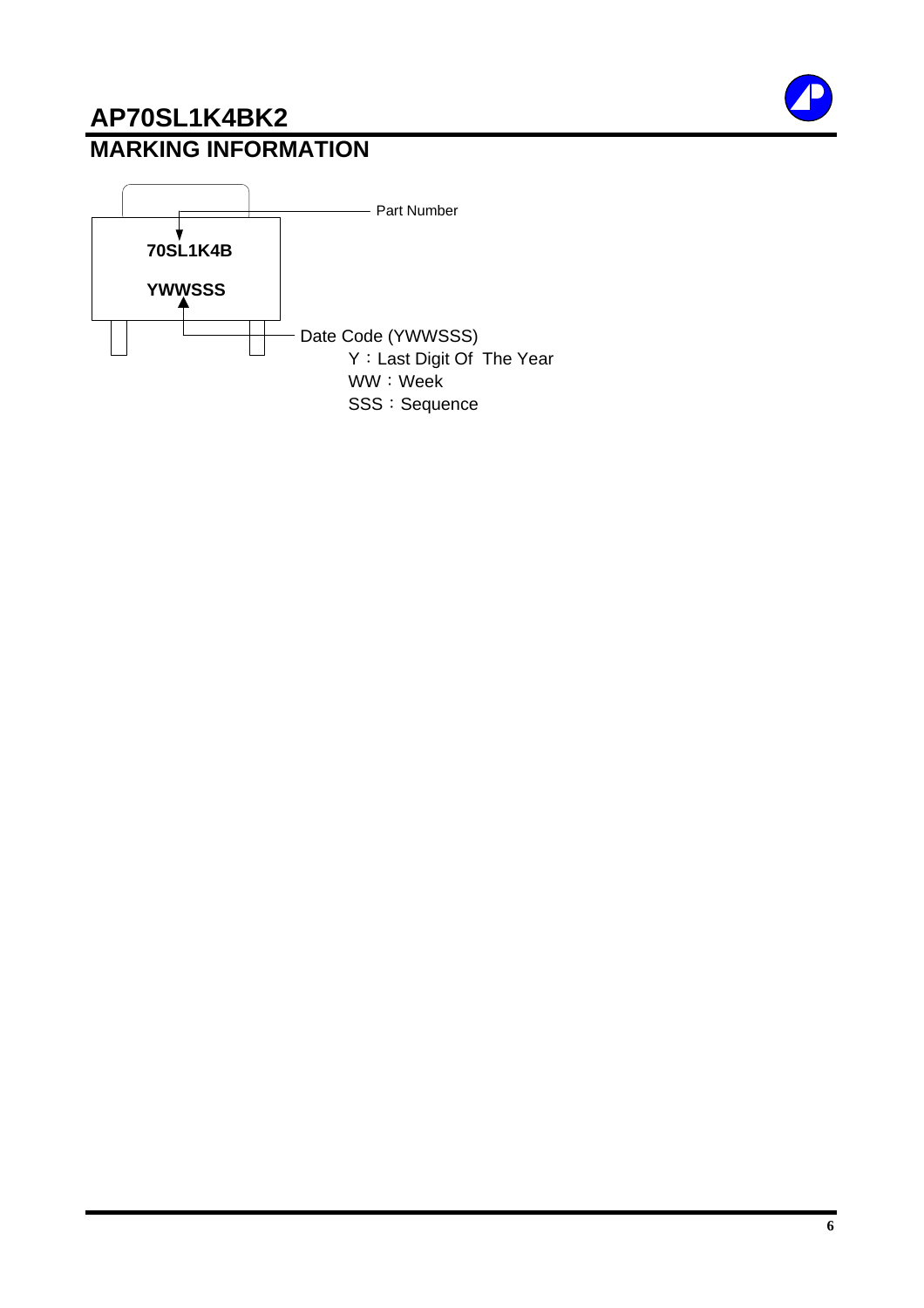

## **Package Outline : SOT-223-2L**